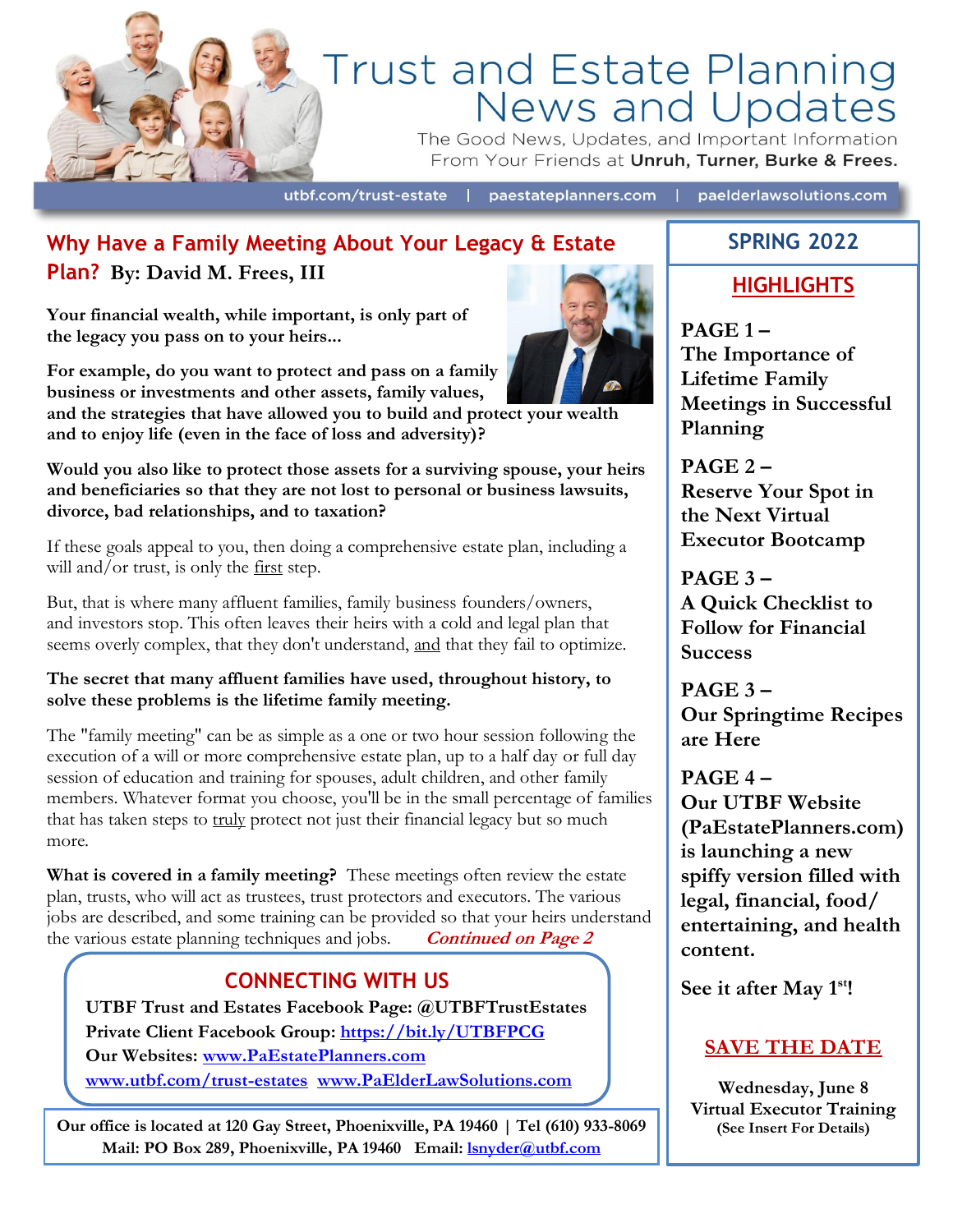## **Family Meeting (Continued from Page 1)**

Family members, executors, and trustees can also be introduced to other trusted advisers, and can be taught the strategies to minimize taxes and fees, as well as how to protect business interests and other assets from divorces and lawsuits.

Since affluent families often have complicated estate plans (with specific goals and flexible rules), the goals and purposes of those plans can be reviewed and the underlying family values, business information and other important factors can be taught and reviewed. Sometimes, family meetings can be used to make sure that the next generation also understands and creates estate planning for themselves.

Family meetings are also a place to tell stories, share information and to review family goals and values.

**Who runs a family meeting?** Your estate planning attorney can help facilitate your family meeting. We often work with the family to invite other advisers into the team of advisers (such as insurance, financial and tax advisers). Occasionally, we will also arrange for appraisers, succession planning advisers and other professionals to be involved when particular long term strategies, family businesses, and/or extensive real estate or life insurance is involved in the plan.

#### **Who participates in family meetings?** There is no one answer.



Who participates depends on what you want to accomplish. For example, a family meeting designed to provide for the succession of one generation in a family business might focus on the members of the family directly involved in the change of management and ownership.

A family meeting designed to teach the next generation how the estate plan will work, how to minimize taxes and fees, and how to protect assets from creditors and lawsuits might have all the family members involved.

If some children or grandchildren are too young to benefit from certain information at the family meeting, there might be multiple sessions for each age group. College aged children or grandchildren might be educated in certain business and investment strategies, while their parents are educated about the trusts being used to protect assets from federal estate taxes or about their roles as executors, trust protectors, or trustees.

**We don't have the space to include the whole article in this newsletter, however, the full article and a video interview with David on this topic can be accessed if you go to [https://bit.ly/UTBFFamilyMeet.](https://bit.ly/UTBFFamilyMeet)** 

**Please also review the insert for more information about family meetings as well as Life Logs, a tool to help you preserve your legacy.**

# **SPOTLIGHT | Coming in June: Exclusive, Virtual UTBF Client Executor Training**

David, Doug and Anylise are offering a very important training and will be using zoom to accommodate as many clients as possible. **See the insert for details on some of the topics to be covered and how to register.**

**Date:** Wednesday, June 8, 2022 **Time:** 9:30 am until 12:30 pm

**Location:** This is a virtual event, and you will get a link for easy sign in and access. Don't like zoom? Don't worry. You can also call in on the day of the event.

**Value:** You won't pay this, but all the above has a value in excess of \$1,110.00. However, to thank you for being a VIP client, we've reduced that to… \$97 (and no charge for your executor to attend.)

**Why?** Because our best and most satisfied clients are our best educated clients and their families.

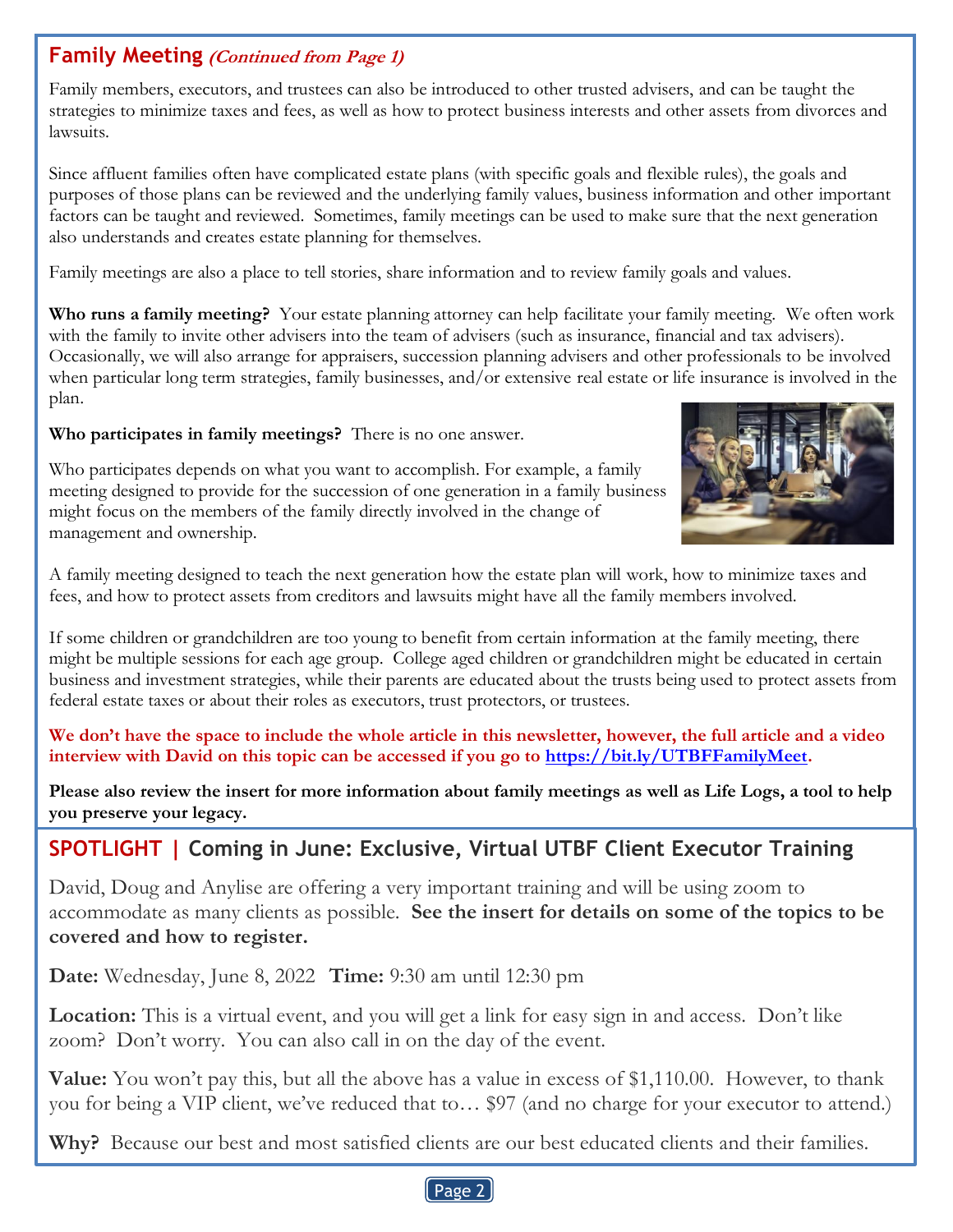# **Guest Article| 10 key actions to help set yourself up for financial success.**

**By Morgan Frees, Vice President, Private Banker at J.P. Morgan**



**Take control of your year, right now, with a few simple moves. Whatever happens in 2022, be prepared on the financial front. Set yourself up to take advantage of the potential opportunities available to you, and protect yourself against potential risks. Here are our top 10 actions you may wish to consider for your investing, planning and financial lifestyle.**

**Take stock of your investments: 1) Review your portfolio 2) Check your "liquidity bucket" 3) consider "megatrends"**

**Take charge of your wealth planning: 4) Take advantage of low rates 5) Do your annual "to do's" ASAP 6) Set up this year's charitable giving 7) Consider using your full lifetime transfer tax exemption**

**Shape your financial lifestyle: 8) Make sure you and your family are cyber safe 9) Explore ways to increase tax efficiency 10) Plan a family meeting**

**To read the full article, please go to [https://bit.ly/UTBFKeyActions.](https://bit.ly/UTBFKeyActions) Scan this QR code with your cell phone camera to reach Morgan & the Philadelphia J.P. Morgan team who are**  available to answer any of your questions. Morgan can be reached by phone at (215) 640-3490 **email, [morgan.c.frees@jpmorgan.com](mailto:morgan.c.frees@jpmorgan.com)**



UTBF has no affiliation or financial relationship with J.P. Morgan or any financial institution that appears here.

**RECIPES |** Have you noticed that you crave warmer foods in fall and winter, and the minute the farmer's markets show up with their early spring veggies like spinach and broccoli, you can't get enough?! This broccoli slaw (by Deb Perlman of Smitten Kitchen) will satisfy those cravings.



Go to<https://bit.ly/UTBFBroccoli>or scan this QR Code:

Make it a mini cooking class! Gather the ingredients and go to her video to make it with her:<https://bit.ly/UTBFDebvideo>



If broccoli is not your thing, our blog has a number of delicious soup recipes that might warm you up as you wait for the spring-like weather to actually arrive! <http://bit.ly/utbfsoup>

The chicken burger featured in our Summer 2021 newsletter is really good and if you have not yet tried it, why not try it now?! Lisa Snyder added a small side salad and baked French fries (and slipped zucchini fries into the mix). Hint: Use a grill mat for best results. <https://bit.ly/UTBFSummer2021>





Finally, our spring cocktail recommendation is homemade hard seltzer. Only a few ingredients are needed, and (in our opinion) when you DIY, you save money and can adjust the flavors to your taste. We prefer using vodka, seltzer water, orange/ginger flavors and agave (as the sweetener), but there are plenty of options to make it your own!

Here is the link for the cocktail recipe ideas:<https://bit.ly/UTBFseltzers>

**This publication is intended to educate the general public about estate and trust planning. It is not intended to be legal advice. Every case is different. Before acting on any of this information, please seek and retain an attorney.**

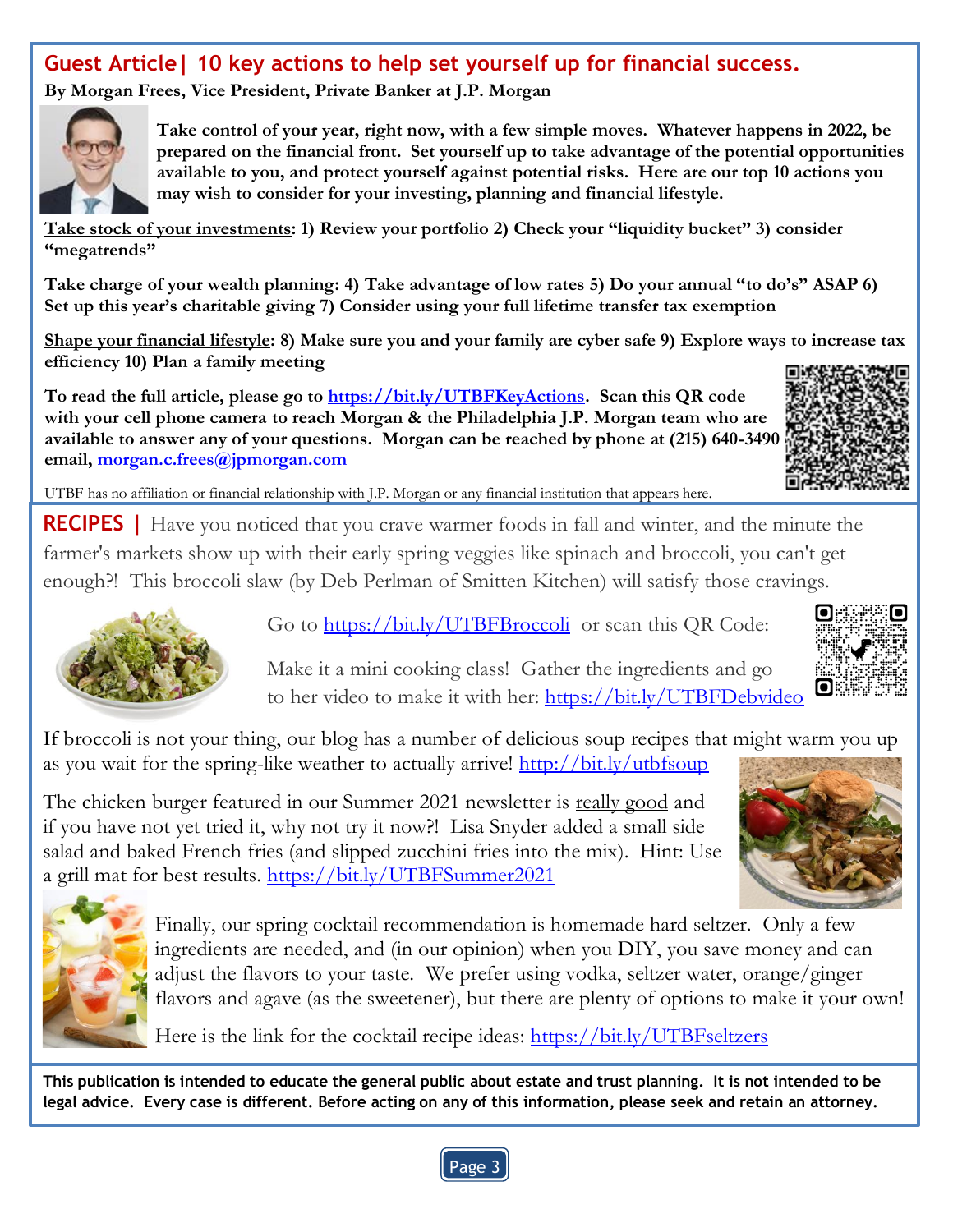

#### **Trust and Estate Planning** News and Updates

The Good News, Updates, and Important Information From Your Friends at Unruh, Turner, Burke & Frees.

PO BOX 289 · PHOENIXVILLE, PA 19460

**Do you want to preserve your family information, stories, and wisdom as part of your legacy? UTBF has partnered with a powerful new tech start-up, Life Logs, to provide our clients with a quick and easy way to save text, video, and audio stories.**



**Apple iPhone Users:** To be a "test" user of this powerful way to preserve your life stories for the next generation, go to the App Store Icon and search "Life Logs", then download the app and get started. Let us know what you think.

Send questions and feedback to **lsnyder@utbf.com** and put "Life Logs" in the subject line.



**Offices of UTBF Attorneys David M. Frees, III Douglas L. Kaune Anylise C. Crouthamel 610-933-8069**



## **Look For Our New, Improved and Resource Rich Website!**

By May 1, 2022, Unruh, Turner, Burke & Frees will launch a new version of its website at [PaEstatePlanners.com.](https://www.paestateplanners.com/)

Look for our emails on the great legal content, recipes, and life hacks on the site. The picture to the right is a sneak peek of the new home page!

> **Editor-in-Chief: Lisa K. Snyder 610-933-8069**





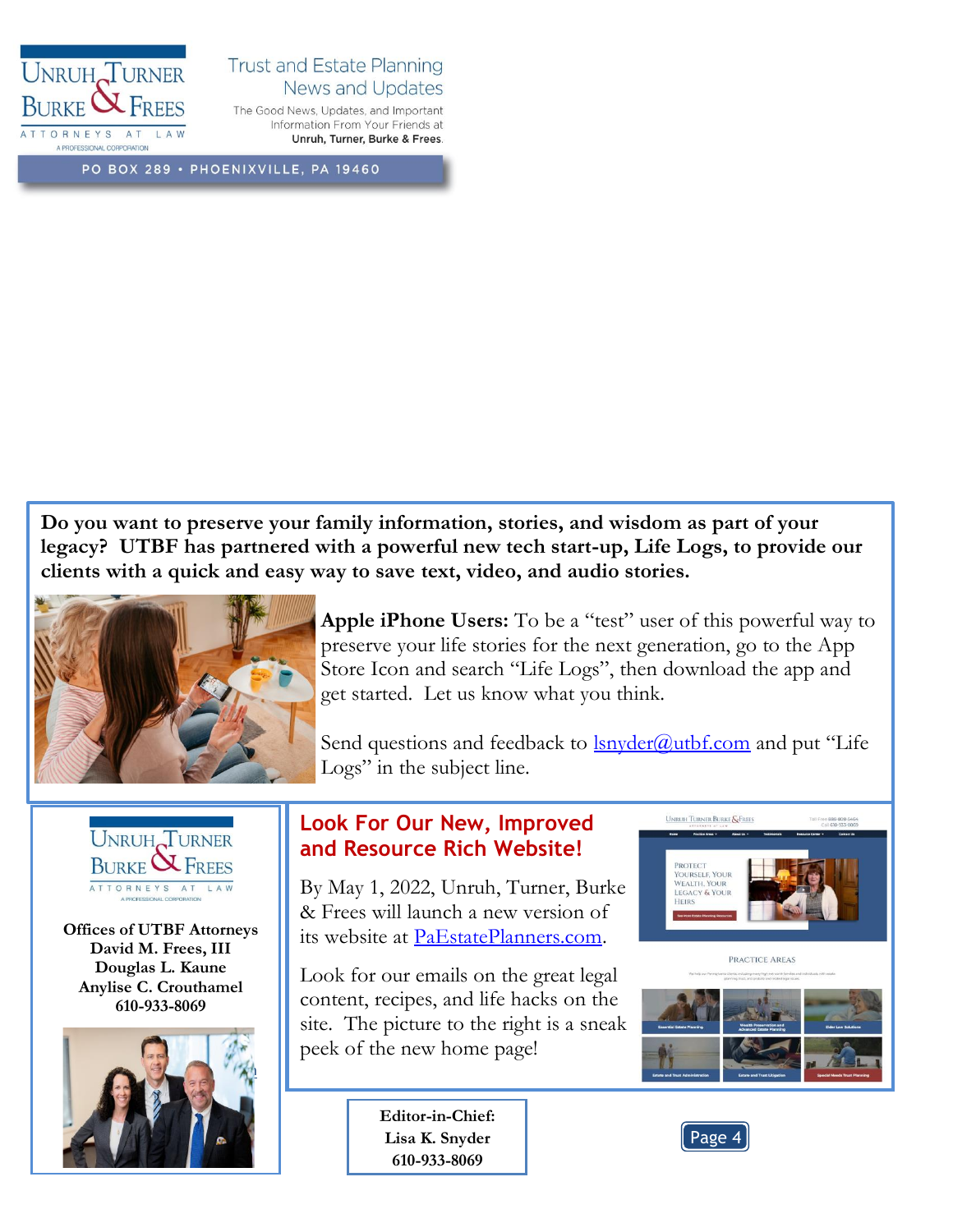**Do you have a child, grandchild, friend, or family member(s) who will be your executor? Do you want them to know and to understand the job and how to do it** 

**efficiently, effectively, and without excessive costs and fees?**

## **If so, join us on Wednesday, June 8th starting at 9:30 am for our exclusive, virtual UTBF Client Executor Training.**

Here are just a few specific things that this live "half-day" event will reveal:



- The master checklists and systems for executors of small and large estates
- The secrets that the smartest executors and their lawyers use to ethically and legally minimize or eliminate expenses, probate fees, and liability exposure (yes, executors can be sued)
- When to hire lawyers, accountants, financial advisers and how to negotiate/understand their fees
- The two things you can never do when it comes to a decedents' homeowners and car insurance policies
- How to eliminate or minimize the estate's need for the probate court to save money, resources, and valuable time
- The seven secrets to the fastest and safest ways to end an estate administration
- What to do with personal memos, and how to understand wills and trusts (PRO HINT we now have a secure client portal where memos and your documents can be saved for when they're needed)
- How to handle digital assets, email accounts, cell phone accounts, online photos, and the social media of a deceased party (and why they matter so much in accessing investment accounts)
- The difference between wills, trusts, and "testamentary trusts" (and why those differences really matter)
- Why you must file way more tax returns than you thought and how to avoid trouble (with the state and/or the IRS), interest and penalties…

There are a limited number of spots in the virtual training. If you want to attend (you can have your executor(s) join the event for free), then...

## **Call Lisa Snyder 610-933-8069 or email her at [lsnyder@utbf.com](mailto:lsnyder@utbf.com) to register. If the training is sold out, we'll put you on the waitlist for the next session.**

**Date:** Wednesday, June 8, 2022 **Time:** 9:30 am until 12:30 pm

**Location:** This is a virtual event, and you will get a link for easy sign in and access. Don't like zoom? Don't worry. You can also call in on the day of the event.

**Value:** You won't pay this, but all the above has a value in excess of \$1,110.00. However, to thank you for being a VIP client, we've reduced that to… \$97 (and no charge for your executor to attend.)

## **Why?: Because our best and most satisfied clients are our best educated clients and their families.**